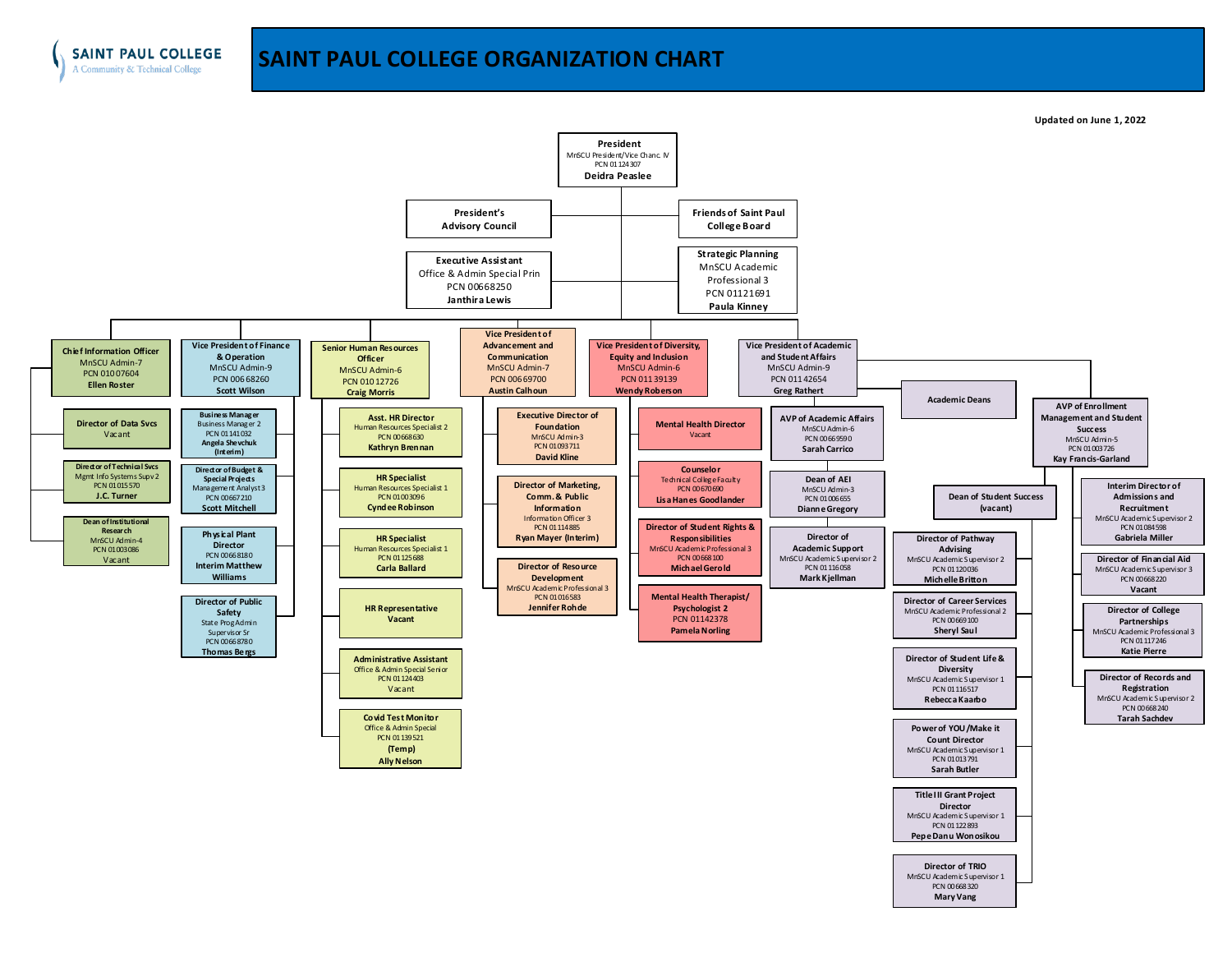<span id="page-1-0"></span>

# **FINANCE AND OPERATIONS DEPARTMENT ORGANIZATION CHART**

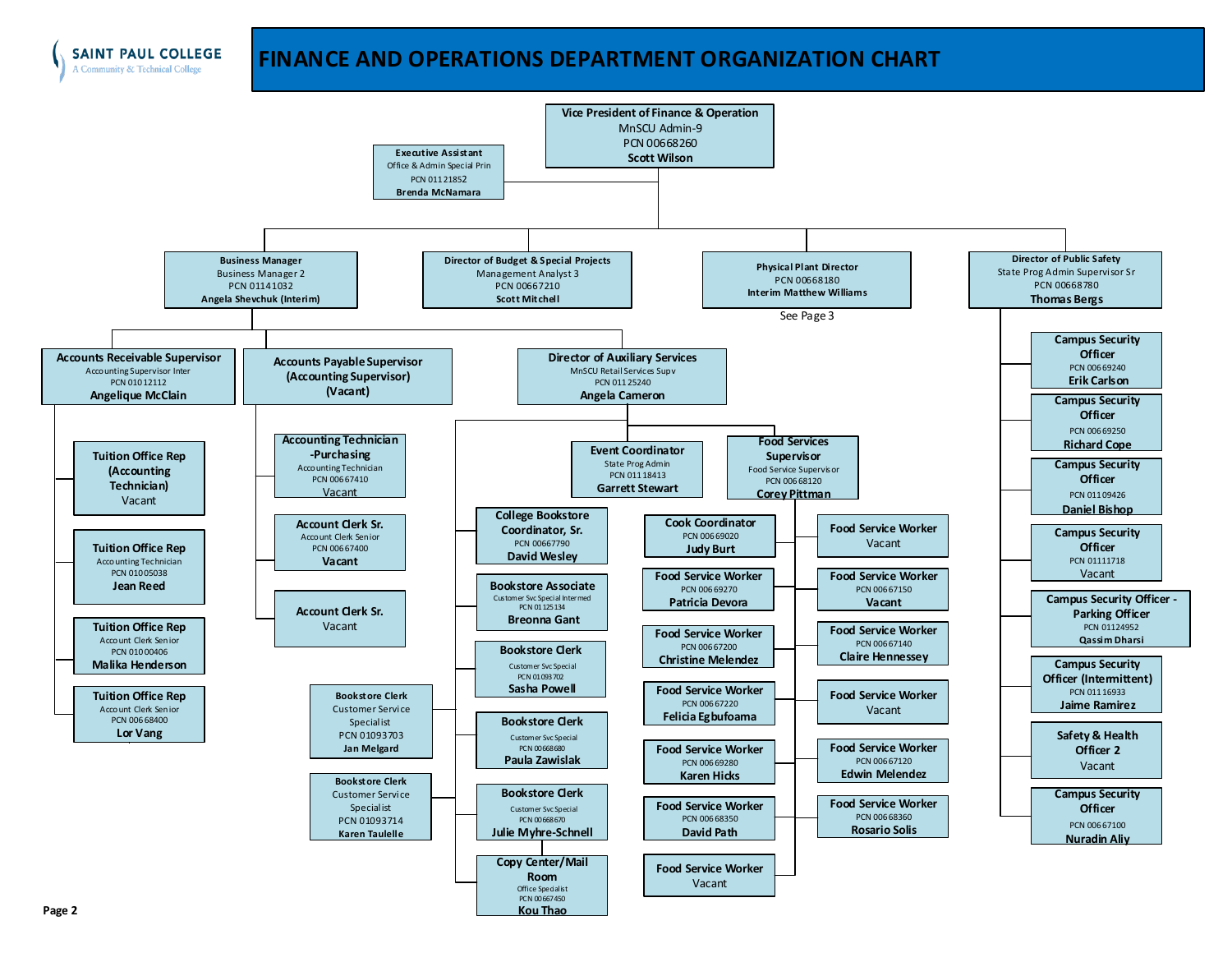<span id="page-2-0"></span>

# **FINANCE AND OPERATIONS DEPARTMENT ORGANIZATION CHART (CONT.)**

**FACILITIES DEPARTMENT ORGANIZATION CHART**

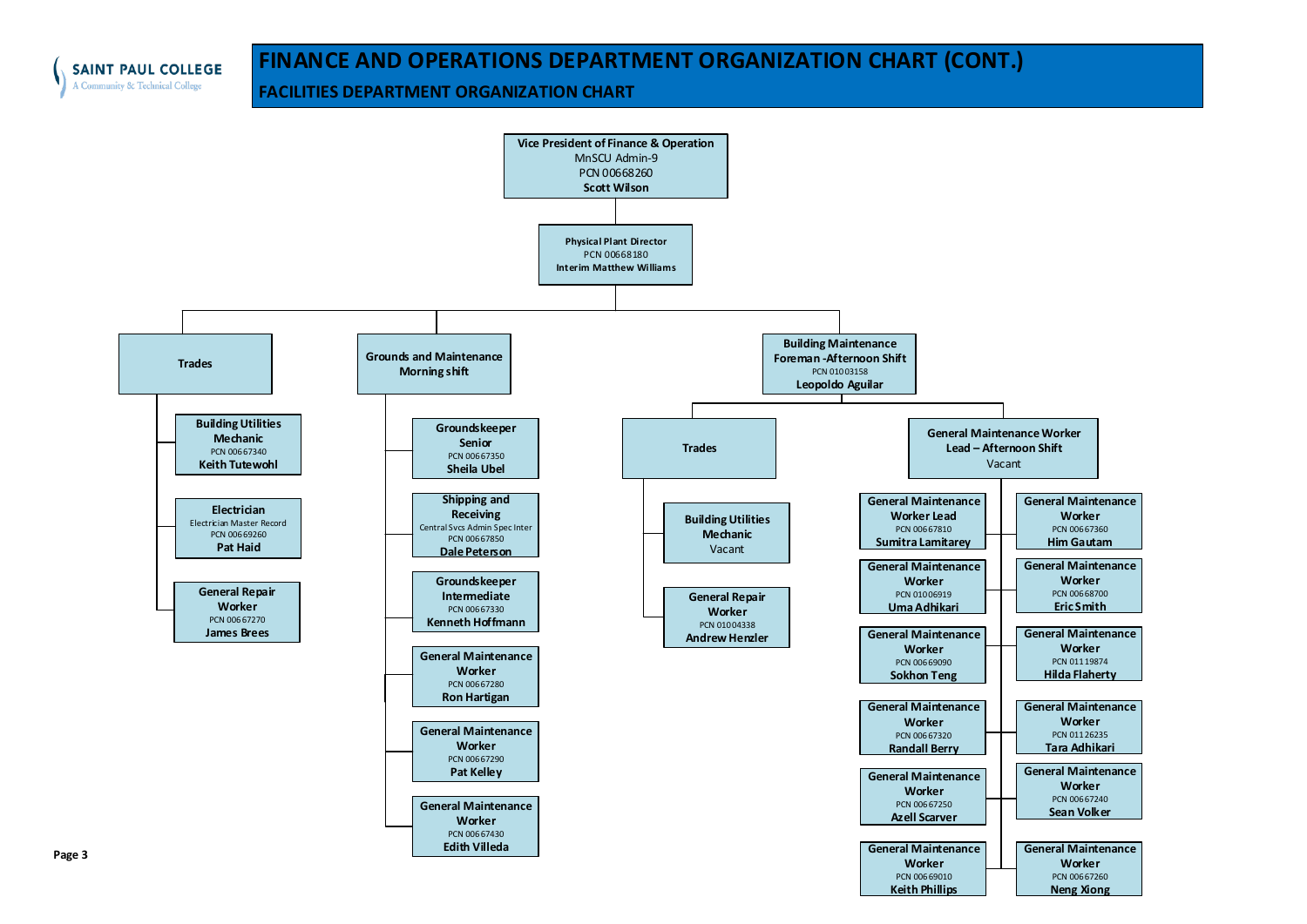# **INFORMATION TECHNOLOGY DEPARTMENT ORGANIZATION CHART**

<span id="page-3-0"></span>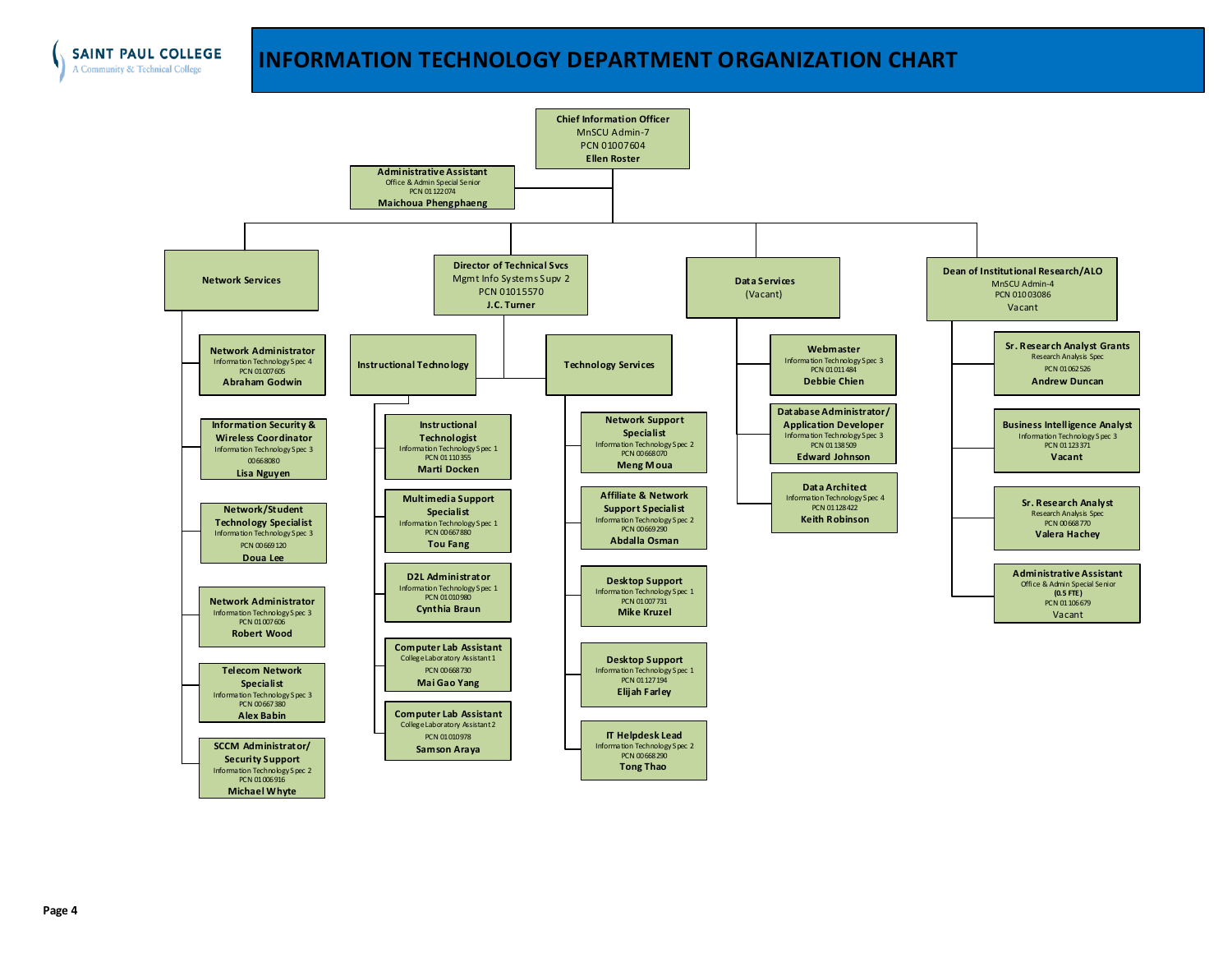<span id="page-4-0"></span>

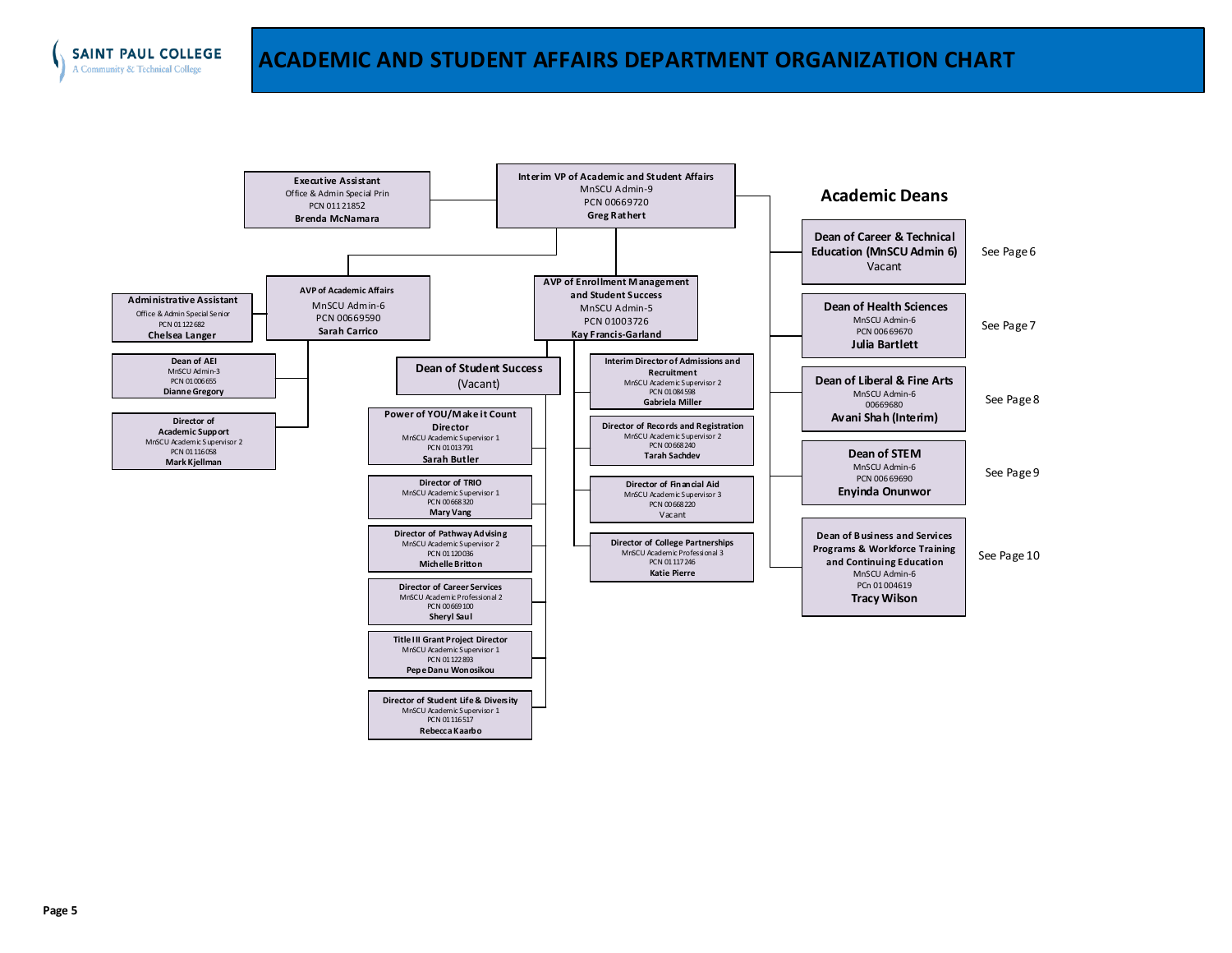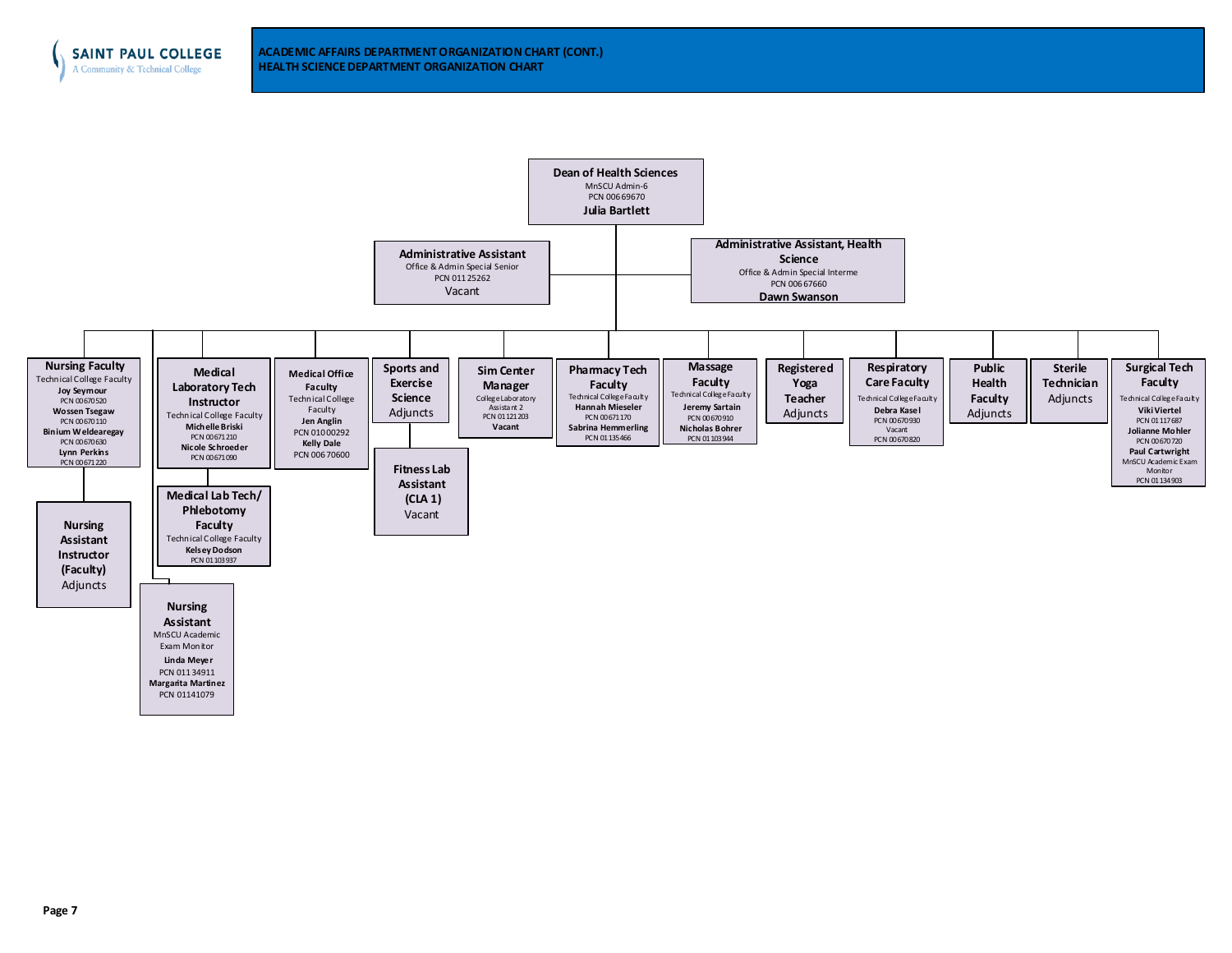<span id="page-6-0"></span>

**CAREER AND TECHNICAL EDUCATION DEPARTMENT ORGANIZATION CHART** 

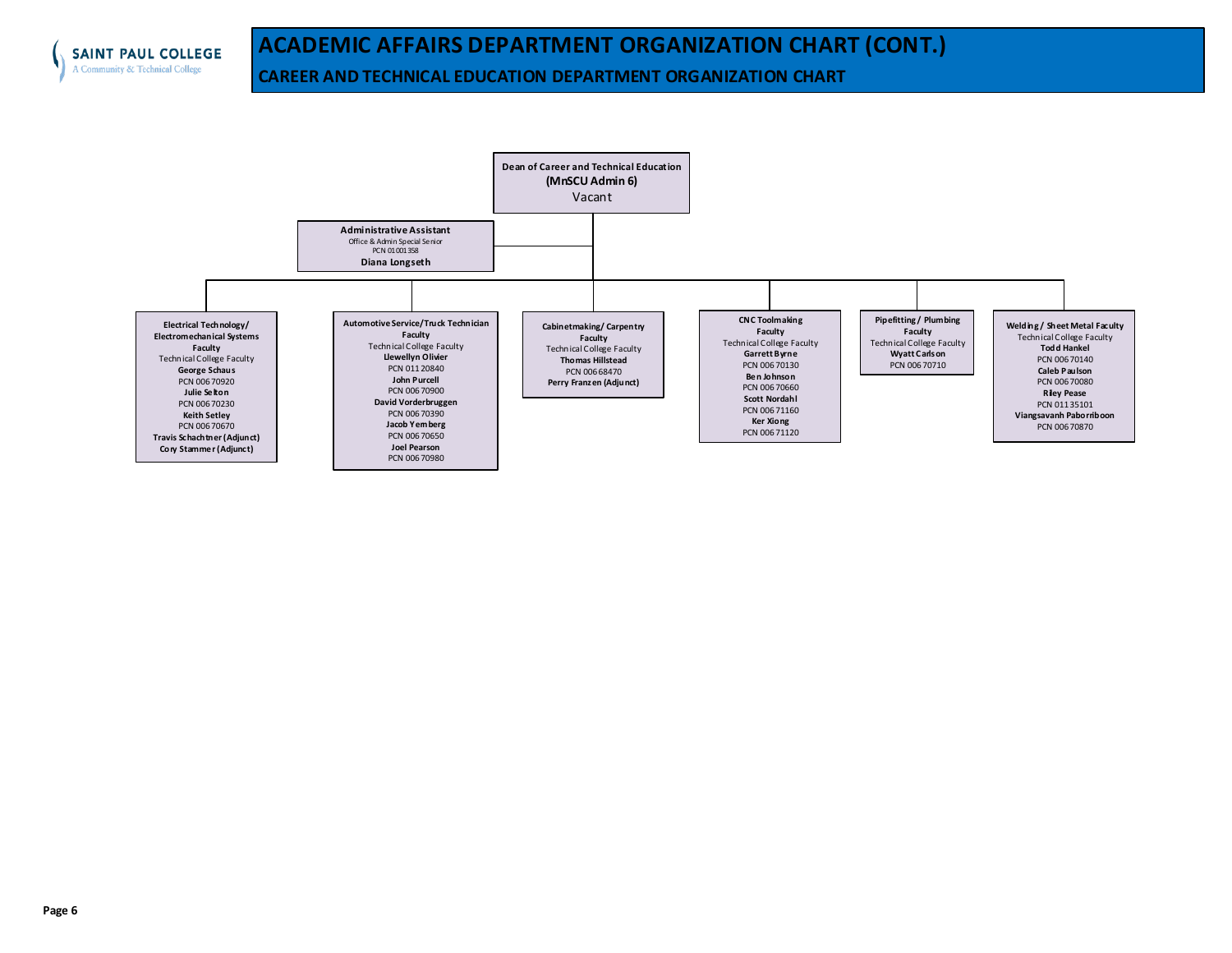

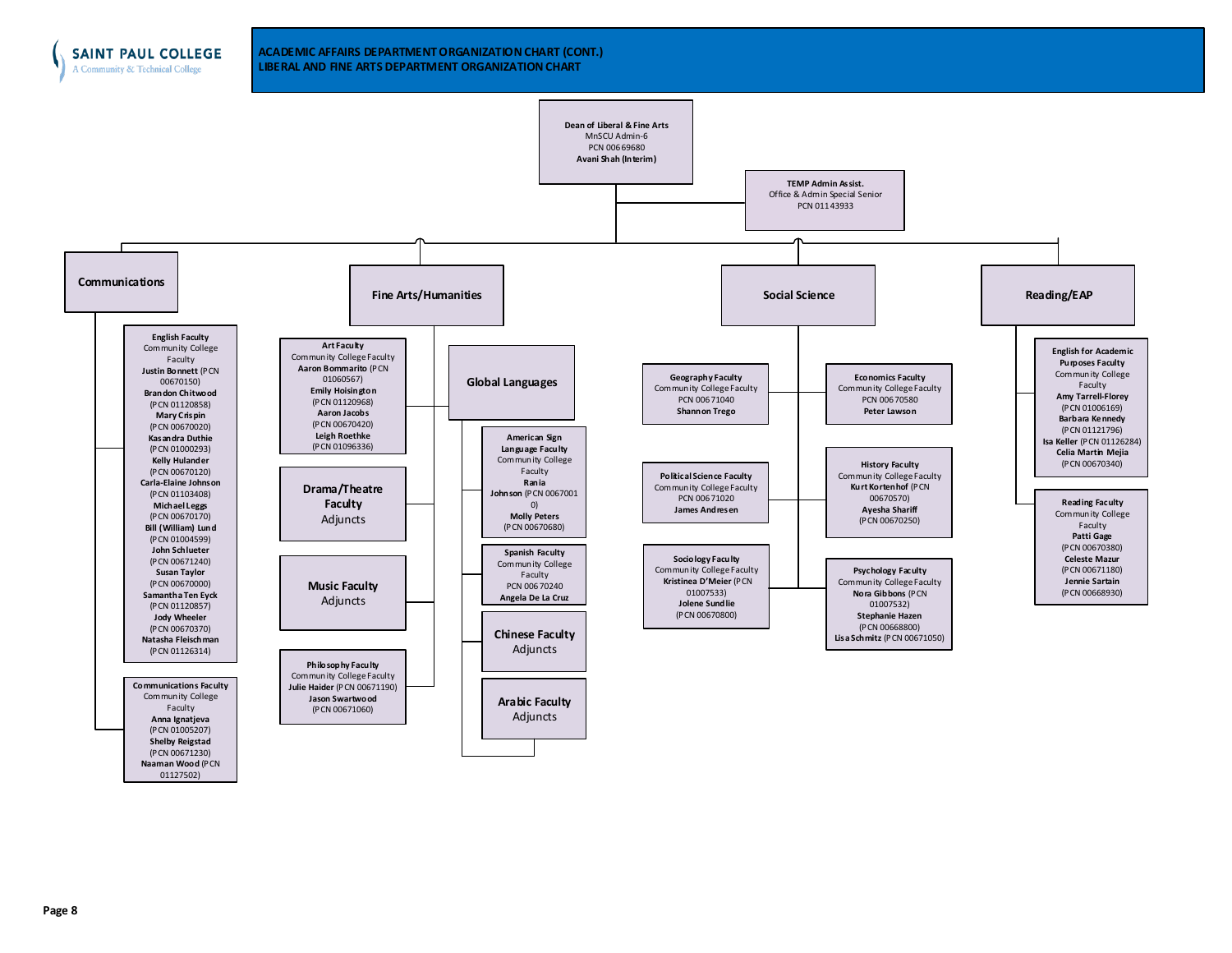

**STEM DEPARTMENT ORGANIZATION CHART** 

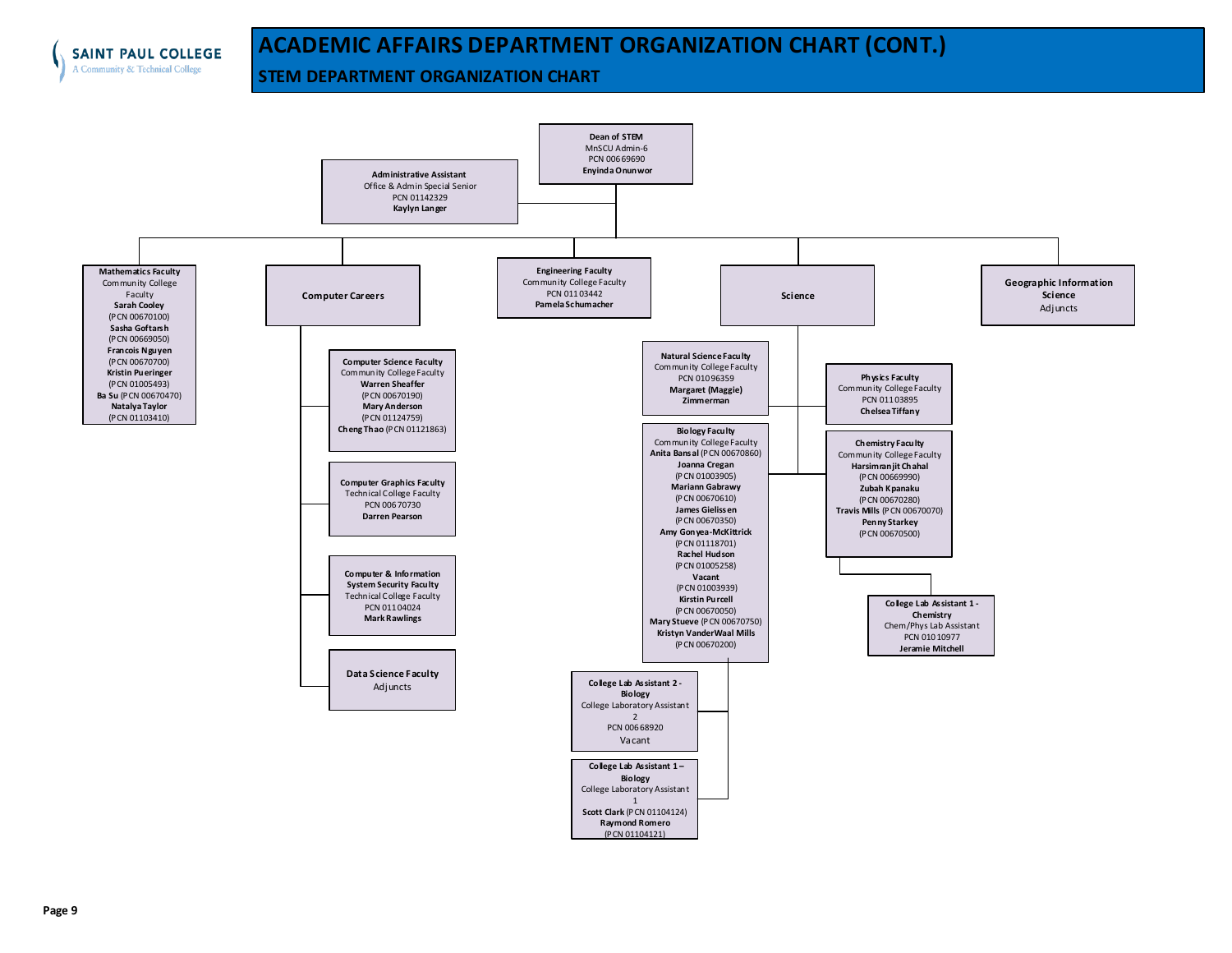

# **ACADEMIC AFFAIRS DEPARTMENT ORGANIZATION CHART (CONT.) BUSINESS AND SERVICE PROGRAMS AND WORKFORCE TRAINING AND CONTINUING EDUCATION DEPARTMENT**

#### **ORGANIZATION CHART**

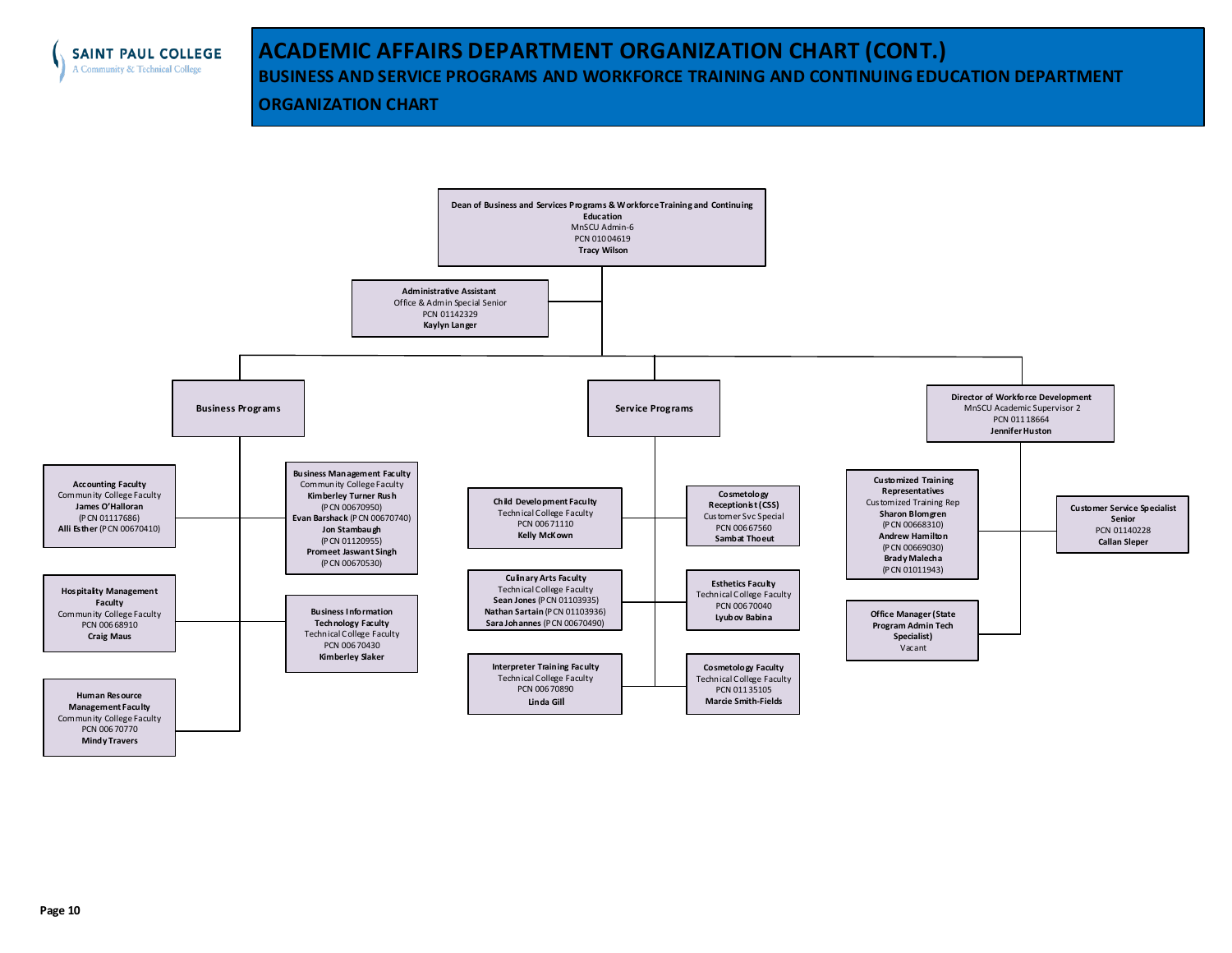# **ACADEMIC EFFECTIVENESS AND INNOVATION DEPARTMENT ORGANIZATION CHART**

<span id="page-10-0"></span>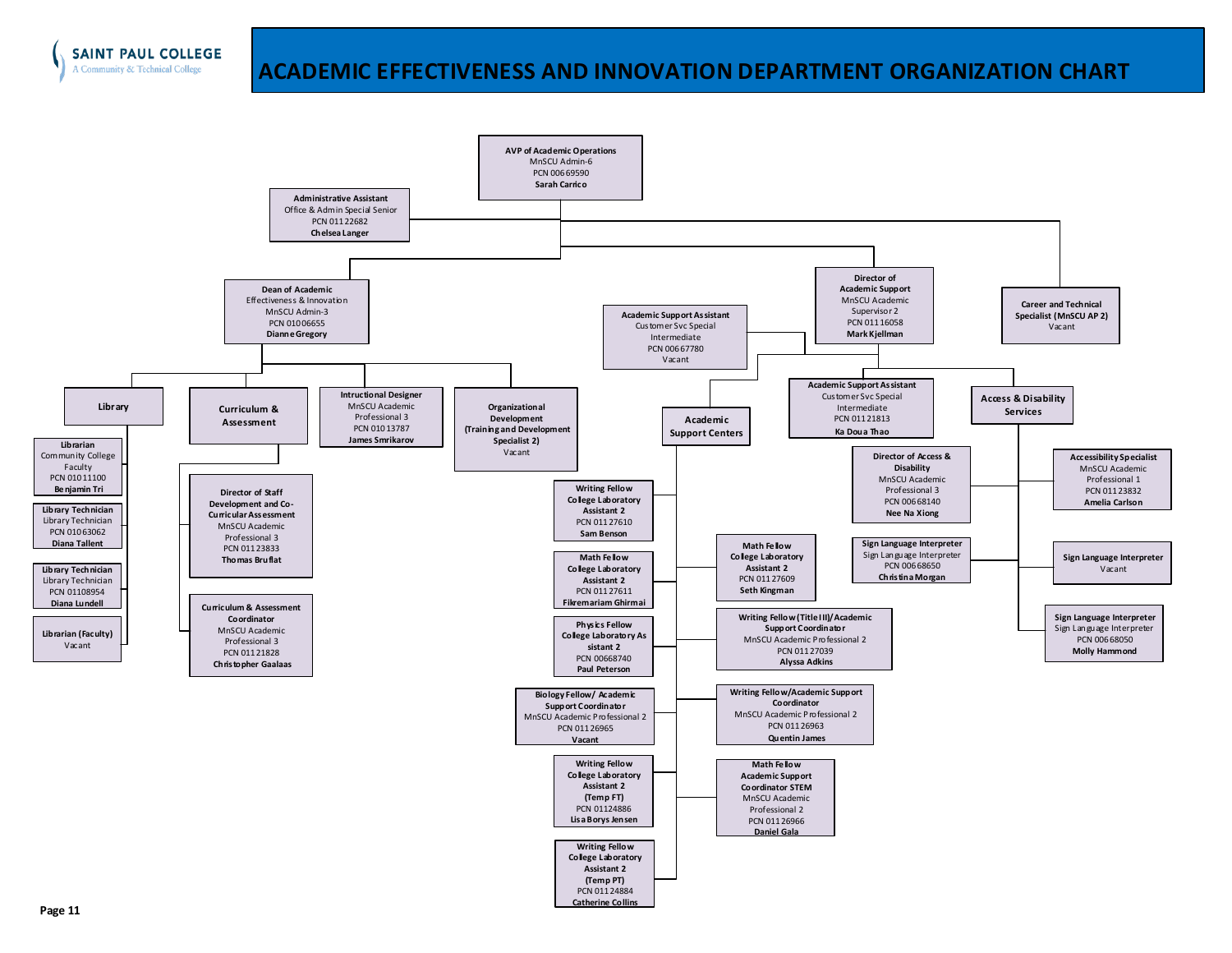<span id="page-11-0"></span>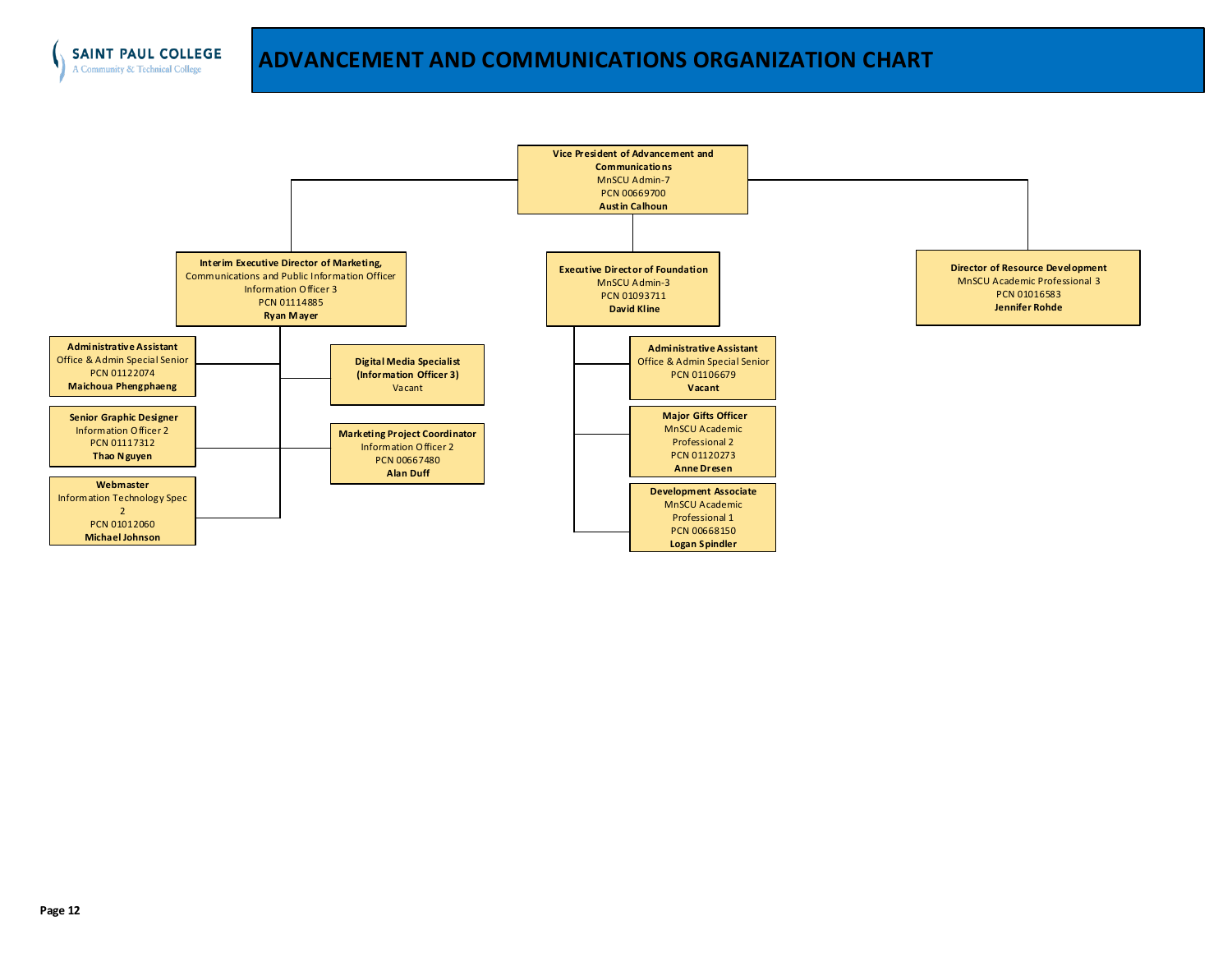<span id="page-12-0"></span>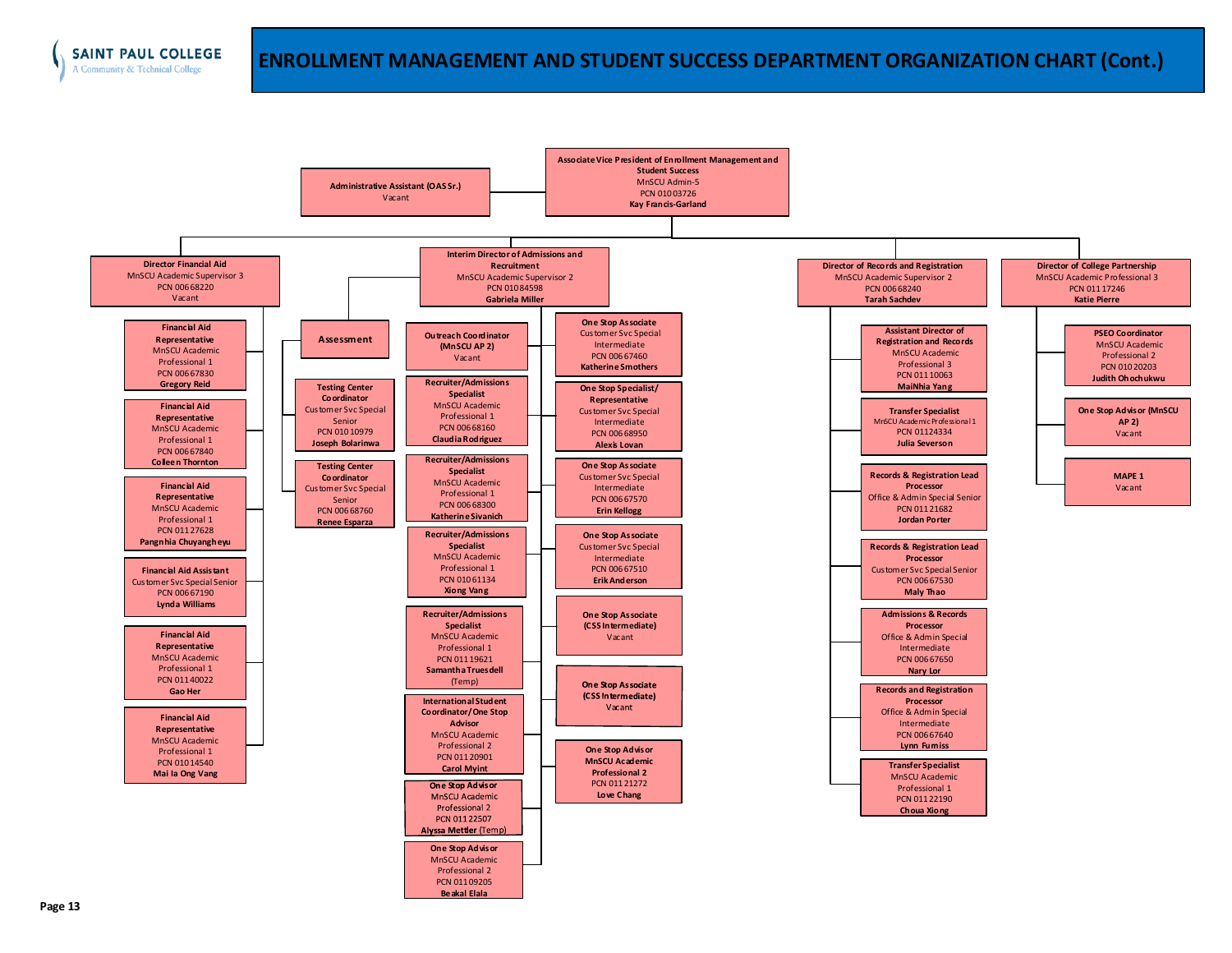<span id="page-13-0"></span>

#### **ENROLLMENT MANAGEMENT AND STUDENT SUCCESS DEPARTMENT ORGANIZATION CHART**

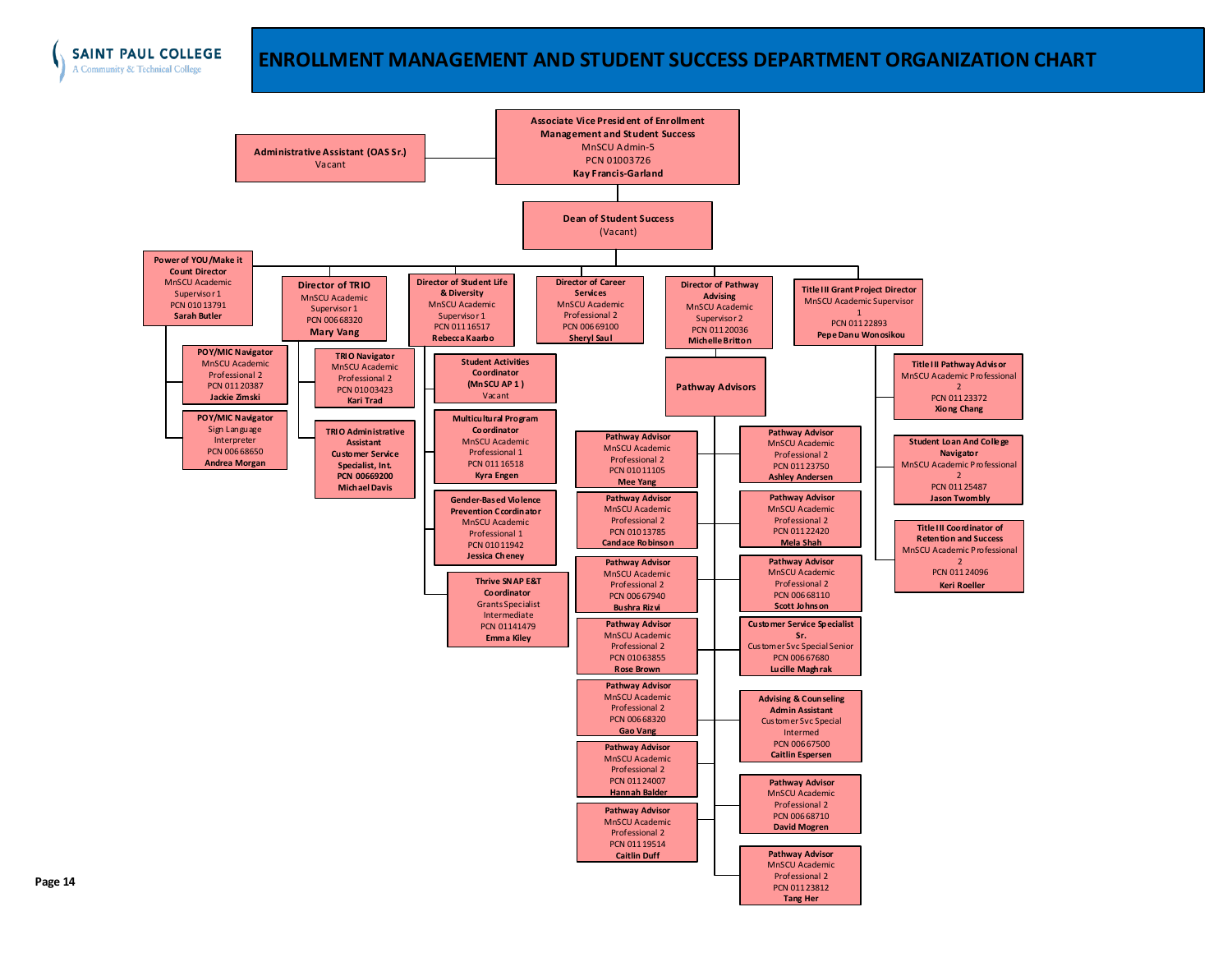